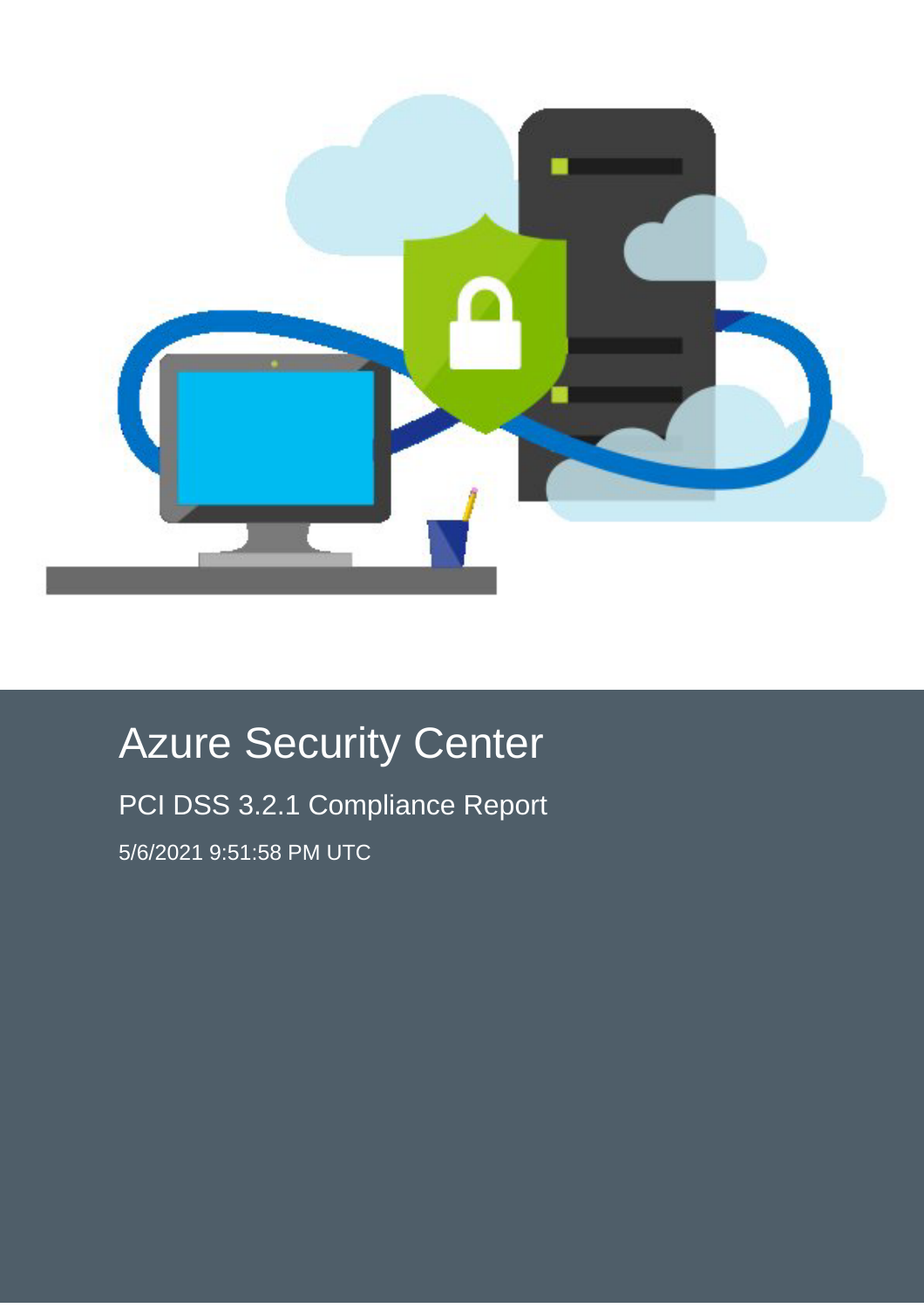# Table of contents

- i. Executive summary
- ii. PCI DSS 3.2.1 sections summary
- iii. PCI DSS 3.2.1 controls status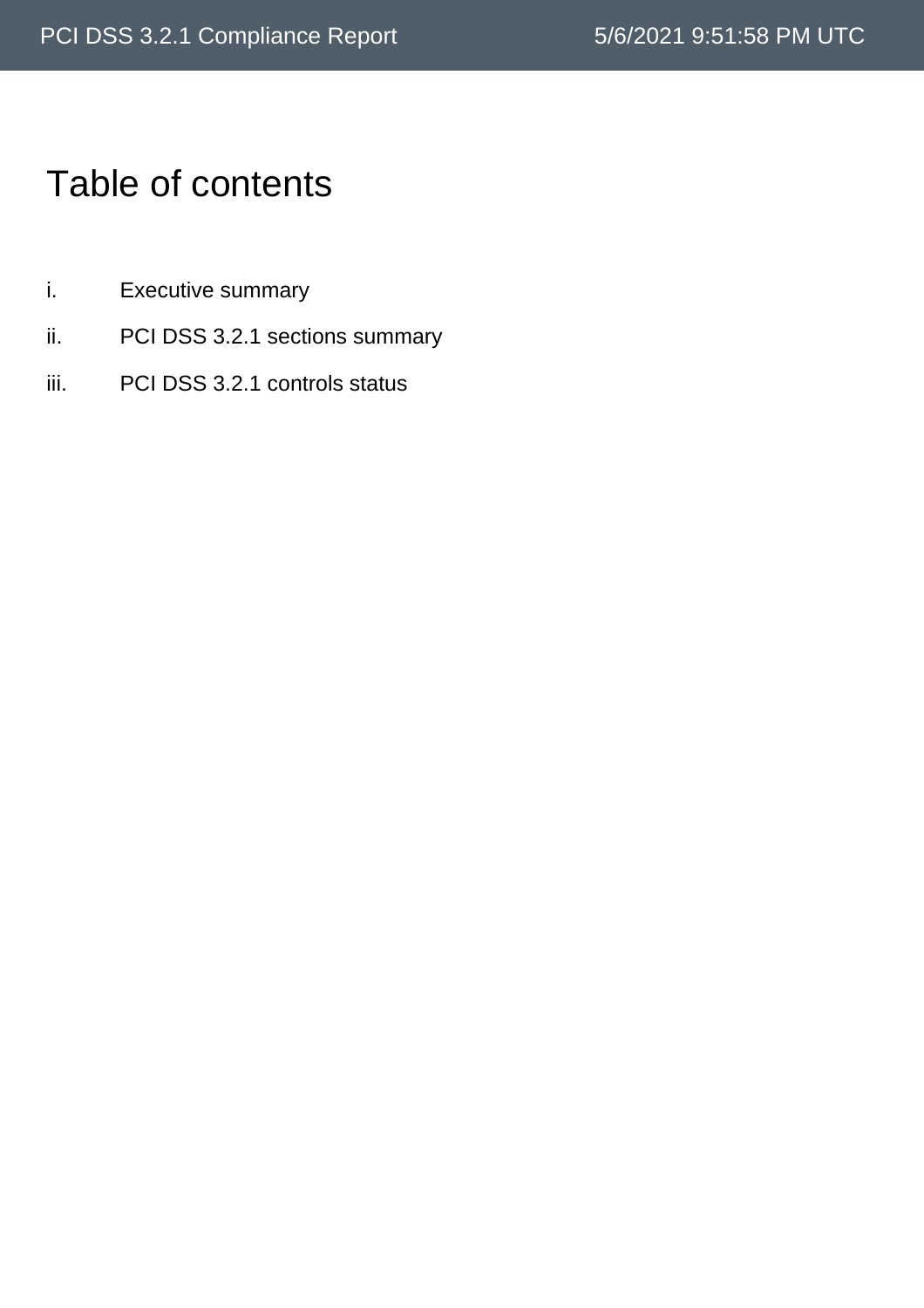# Executive summary

#### **Introduction**

Azure Security Center executes a set of automated assessments on your Azure environment which can help provide evidence relevant to specific controls in a compliance framework or standard. This report summarizes the current status of those assessments on your environment, as they map to the associated controls. This report does not represent a complete compliance report for the standard, nor does it ensure compliance.

#### **Compliance with PCI DSS 3.2.1 controls**

Your environment is compliant with 43 of 43 supported PCI DSS 3.2.1 controls.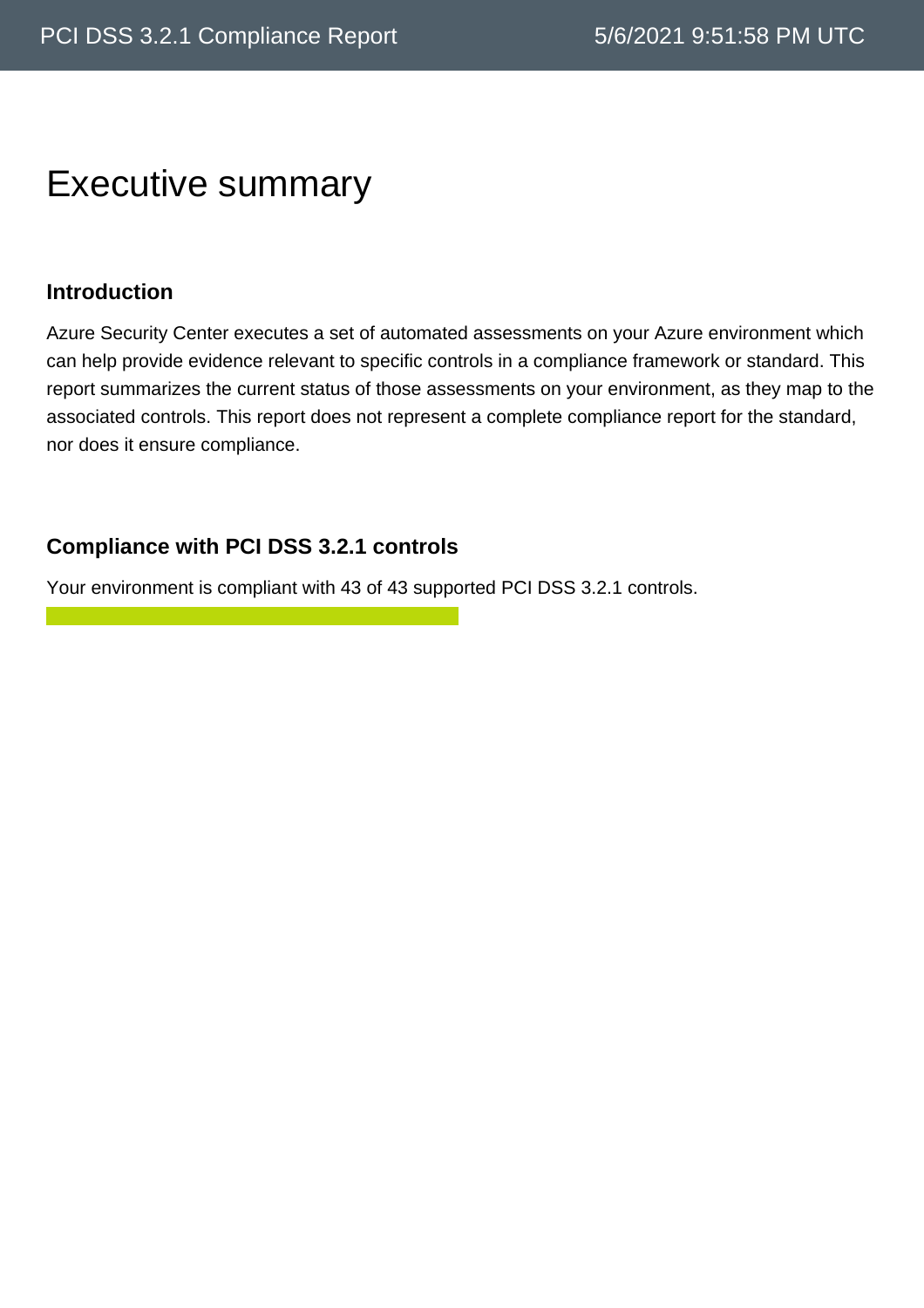# PCI DSS 3.2.1 sections summary

The following is a summary status for each of the sections of the PCI DSS 3.2.1. For each section, you will find the overall number of passing and failing controls, based on automated assessments run by Security Center.

A failing control indicates that at least one Security Center assessment associated with this control failed. A passing control indicates that all the Security Center assessments associated with this control passed. Note that status is shown only for supported controls, i.e. controls that have relevant Security Center assessments associated with them.

| Area                                                                                               | <b>Failed</b><br>controls | <b>Passed</b><br>controls |  |
|----------------------------------------------------------------------------------------------------|---------------------------|---------------------------|--|
| 1. Install and maintain a firewall<br>configuration to protect cardholder data                     | 0                         | 3                         |  |
| 2. Do not use vendor-supplied defaults for 0<br>system passwords and other security<br>parameters  |                           | $\overline{4}$            |  |
| 3. Protect stored cardholder data                                                                  | 0                         | $\overline{2}$            |  |
| 4. Encrypt transmission of cardholder data 0<br>across open, public networks.                      |                           | 1                         |  |
| 5. Protect all systems against malware<br>and regularly update anti-virus software or<br>programs. | 0                         | 1                         |  |
| 6. Develop and maintain secure systems<br>and applications                                         | 0                         | 3                         |  |
| 7. Restrict access to cardholder data by<br>business need to know                                  | $\mathbf 0$               | 6                         |  |
| 8. Identify and authenticate access to<br>system components                                        | 0                         | 5                         |  |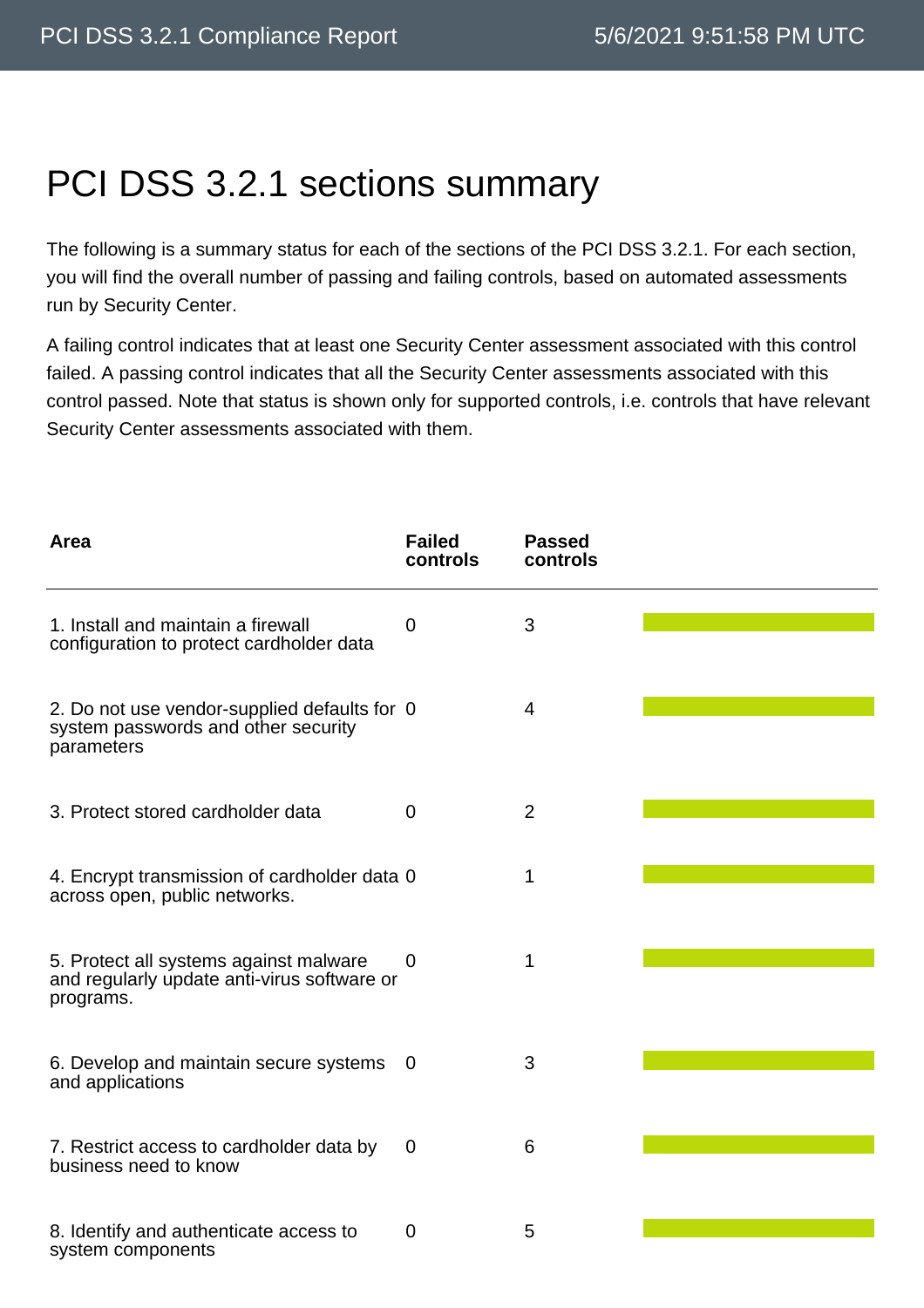| 10. Track and monitor all access to<br>network resources and cardholder data                                                | $\mathbf{\Omega}$ | 15 |  |
|-----------------------------------------------------------------------------------------------------------------------------|-------------------|----|--|
| 11. Regularly test security systems and<br>processes                                                                        | 0                 |    |  |
| A2. Additional PCI DSS Requirements for 0<br>Entities using SSL/Early TLS for Card-<br>Present POS POI Terminal Connections |                   |    |  |
| A3. Designated Entities Supplemental<br>Validation (DESV).                                                                  | 0                 |    |  |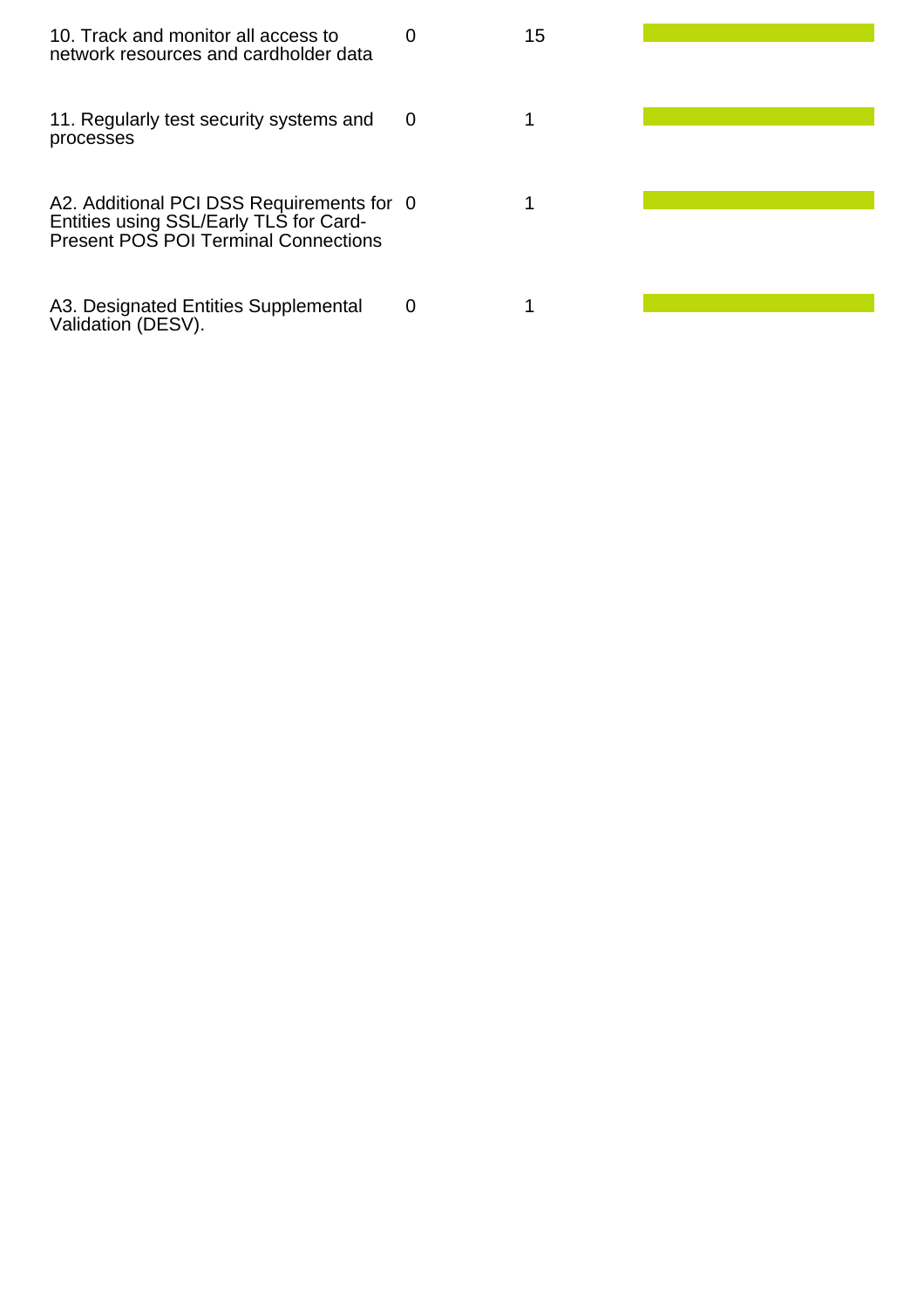# PCI DSS 3.2.1 controls status

The following is a summary status for each supported control of the PCI DSS 3.2.1. For each control, you will find the overall number of passing, failing and skipped assessment associated with that control.

A failing assessment indicates a Security Center assessment that failed on at least one resource in your environment. A passing Security Center assessment indicates an assessment that passed on all resources. A skipped assessment indicates an assessment that was not run, whether because this assessment type is disabled or because there are no relevant resources in your environment.

Note that status is shown only for supported controls, i.e. controls that have relevant Security Center assessments associated with them.

#### **1. Install and maintain a firewall configuration to protect cardholder data**

| <b>Control</b>                                                                                                                                                            | <b>Failed</b><br>assessments | <b>Passed</b><br>assessments | <b>Skipped</b><br>assessments |  |
|---------------------------------------------------------------------------------------------------------------------------------------------------------------------------|------------------------------|------------------------------|-------------------------------|--|
| 1.2.1. Restrict inbound and 0<br>outbound traffic to that<br>which is necessary for the<br>cardholder data<br>environment, and<br>specifically deny all other<br>traffic. |                              | 124                          | $\mathbf 0$                   |  |
| 1.3.2. Limit inbound<br>Internet traffic to IP<br>addresses within the DMZ.                                                                                               | $\overline{0}$               |                              | $\overline{0}$                |  |
| 1.3.4. Do not allow<br>unauthorized outbound<br>traffic from the cardholder<br>data environment to the<br>Internet.                                                       | 0                            |                              | 0                             |  |

### **2. Do not use vendor-supplied defaults for system passwords and other security parameters**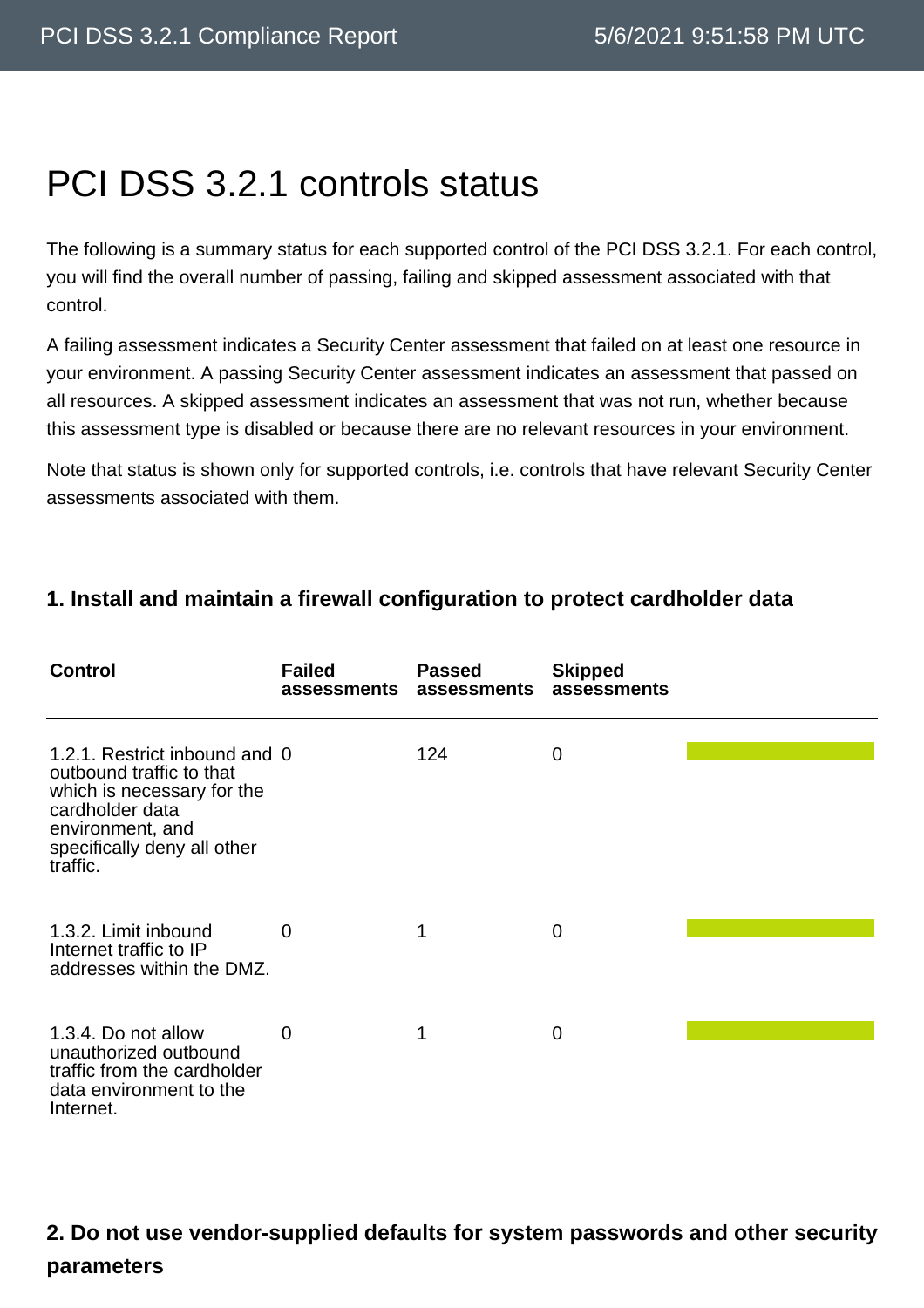| <b>Control</b>                                                                                                                                      | <b>Failed</b><br>assessments | <b>Passed</b><br>assessments | <b>Skipped</b><br>assessments |  |
|-----------------------------------------------------------------------------------------------------------------------------------------------------|------------------------------|------------------------------|-------------------------------|--|
| 2.2.2. Enable only<br>necessary services,<br>protocols, daemons, etc.,<br>as required for the function<br>of the system.                            | 0                            | 13                           | 0                             |  |
| 2.2.3. Implement additional 0<br>security features for any<br>required services,<br>protocols, or daemons that<br>are considered to be<br>insecure. |                              | 23                           | 0                             |  |
| 2.2.4. Configure system<br>security parameters to<br>prevent misuse.                                                                                | $\overline{0}$               | 9                            | $\mathbf 0$                   |  |
| 2.3. Encrypt all non-<br>console administrative<br>access using strong<br>cryptography.                                                             | $\mathbf 0$                  | 21                           | $\mathbf 0$                   |  |

### **3. Protect stored cardholder data**

| <b>Control</b>                                                                                                                                                                                                                                                                                                                                                                                                                                                                                                         | <b>Failed</b><br>assessments | <b>Passed</b><br>assessments | <b>Skipped</b><br>assessments |  |
|------------------------------------------------------------------------------------------------------------------------------------------------------------------------------------------------------------------------------------------------------------------------------------------------------------------------------------------------------------------------------------------------------------------------------------------------------------------------------------------------------------------------|------------------------------|------------------------------|-------------------------------|--|
| 3.2 <sup>*</sup> . Additional<br>assessments for 3.2 - Do<br>not store sensitive<br>authentication data after<br>authorization (even if<br>encrypted). If sensitive<br>authentication data is<br>received, render all data<br>unrecoverable upon<br>completion of the<br>authorization process.<br>It is permissible for issuers<br>and companies that<br>support issuing services to<br>store sensitive<br>authentication data if:<br>- There is a business<br>justification and<br>- The data is stored<br>securely. | 0                            | 1                            | 0                             |  |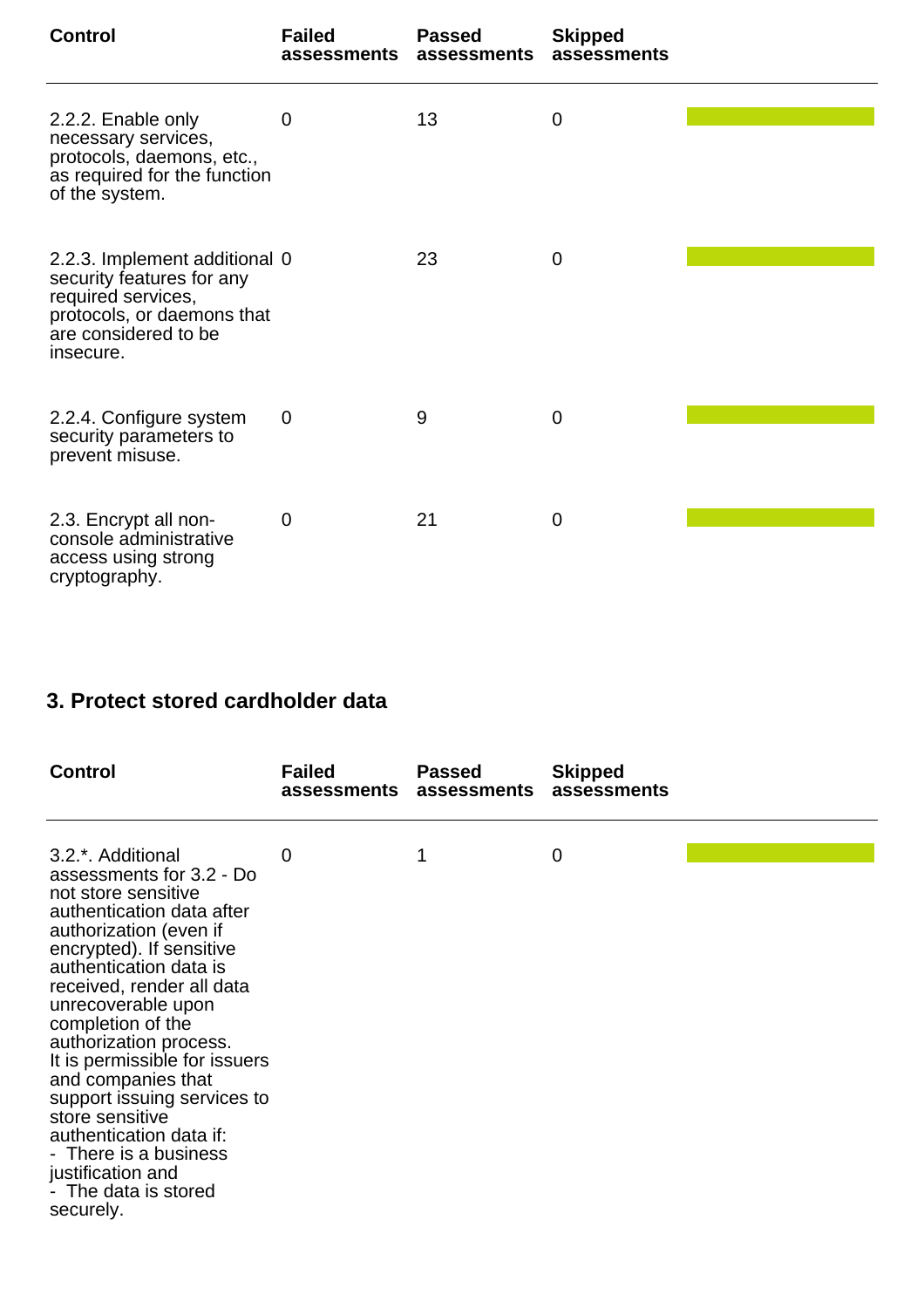3.4.\*. Additional assessments for 3.4 - Render PAN unreadable anywhere it is stored (including on portable digital media, backup media, and in logs) by using any of the following approaches: - One-way hashes based on strong cryptography, (hash must be of the entire PAN) - Truncation (hashing cannot be used to replace the truncated segment of PAN) - Index tokens and pads (pads must be securely stored) - Strong cryptography with

associated keymanagement processes and procedures.

#### **4. Encrypt transmission of cardholder data across open, public networks.**

| <b>Control</b>                                                                                                                                                                                                                                                                                                                                                                                                                                                      | <b>Failed</b><br>assessments | <b>Passed</b><br>assessments | <b>Skipped</b><br>assessments |  |
|---------------------------------------------------------------------------------------------------------------------------------------------------------------------------------------------------------------------------------------------------------------------------------------------------------------------------------------------------------------------------------------------------------------------------------------------------------------------|------------------------------|------------------------------|-------------------------------|--|
| 4.1.*. Additional<br>assessments for 4.1 - Use<br>strong cryptography and<br>security protocols to<br>safeguard sensitive<br>cardholder data during<br>transmission over open,<br>public networks, including<br>the following:<br>- Only trusted keys and<br>certificates are accepted.<br>- The protocol in use only<br>supports secure versions<br>or configurations.<br>- The encryption strength<br>is appropriate for the<br>encryption methodology in<br>use. | O                            | 26                           | 0                             |  |

**5. Protect all systems against malware and regularly update anti-virus software or programs.**

0 4 0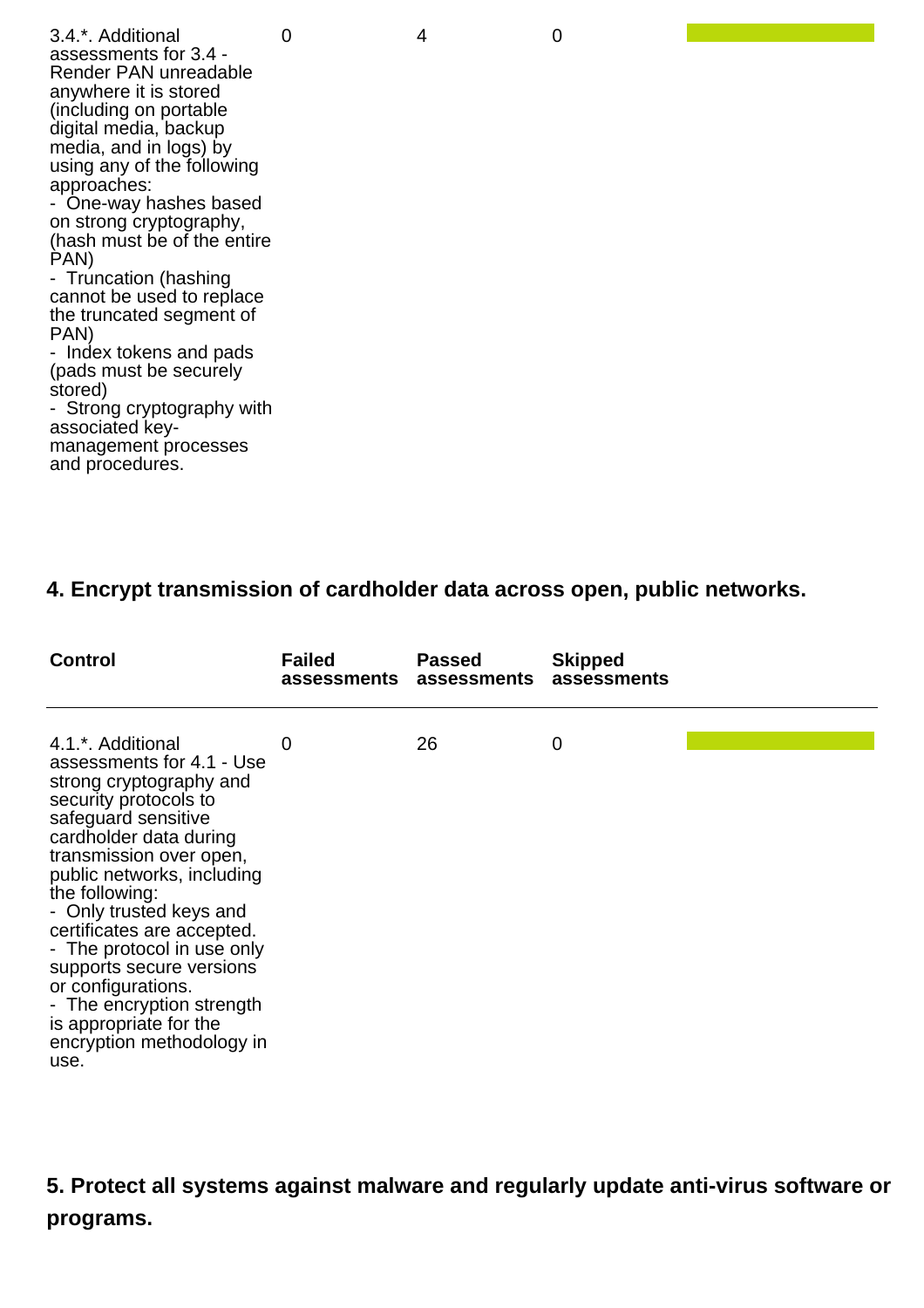| <b>Control</b>                                                                                                                                                                                            | <b>Failed</b><br>assessments assessments | <b>Passed</b> | <b>Skipped</b><br>assessments |  |
|-----------------------------------------------------------------------------------------------------------------------------------------------------------------------------------------------------------|------------------------------------------|---------------|-------------------------------|--|
| 5.1 <sup>*</sup> . Additional<br>assessments for 5.1 -<br>Deploy anti-virus software<br>on all systems commonly<br>affected by malicious<br>software (particularly<br>personal computers and<br>servers). |                                          |               | 0                             |  |

# **6. Develop and maintain secure systems and applications**

| <b>Control</b>                                                                                                                                                                                                                                                                                                                                                                                                                                                                                                                                                                                                                                                                 | <b>Failed</b><br>assessments | <b>Passed</b><br>assessments | <b>Skipped</b><br>assessments |  |
|--------------------------------------------------------------------------------------------------------------------------------------------------------------------------------------------------------------------------------------------------------------------------------------------------------------------------------------------------------------------------------------------------------------------------------------------------------------------------------------------------------------------------------------------------------------------------------------------------------------------------------------------------------------------------------|------------------------------|------------------------------|-------------------------------|--|
| 6.2. Ensure that all system 0<br>components and software<br>are protected from known<br>vulnerabilities by installing<br>applicable vendor-supplied<br>security patches. Install<br>critical security patches<br>within one month of<br>release.                                                                                                                                                                                                                                                                                                                                                                                                                               |                              | $\overline{2}$               | 0                             |  |
| 6.5.3. Insecure<br>cryptographic storage                                                                                                                                                                                                                                                                                                                                                                                                                                                                                                                                                                                                                                       | 0                            | 4                            | $\boldsymbol{0}$              |  |
| 6.6. For public-facing web<br>applications, address new<br>threats and vulnerabilities<br>on an ongoing basis and<br>ensure these applications<br>are protected against<br>known attacks by either of<br>the following methods:<br>- Reviewing public-facing<br>web applications via<br>manual or automated<br>application vulnerability<br>security assessment tools<br>or methods, at least<br>annually and after any<br>changes<br>Installing an automated<br>technical solution that<br>detects and prevents web-<br>based attacks (for<br>example, a web-<br>application firewall) in front<br>of public-facing web<br>applications, to continually<br>check all traffic. | 0                            | 1                            | 0                             |  |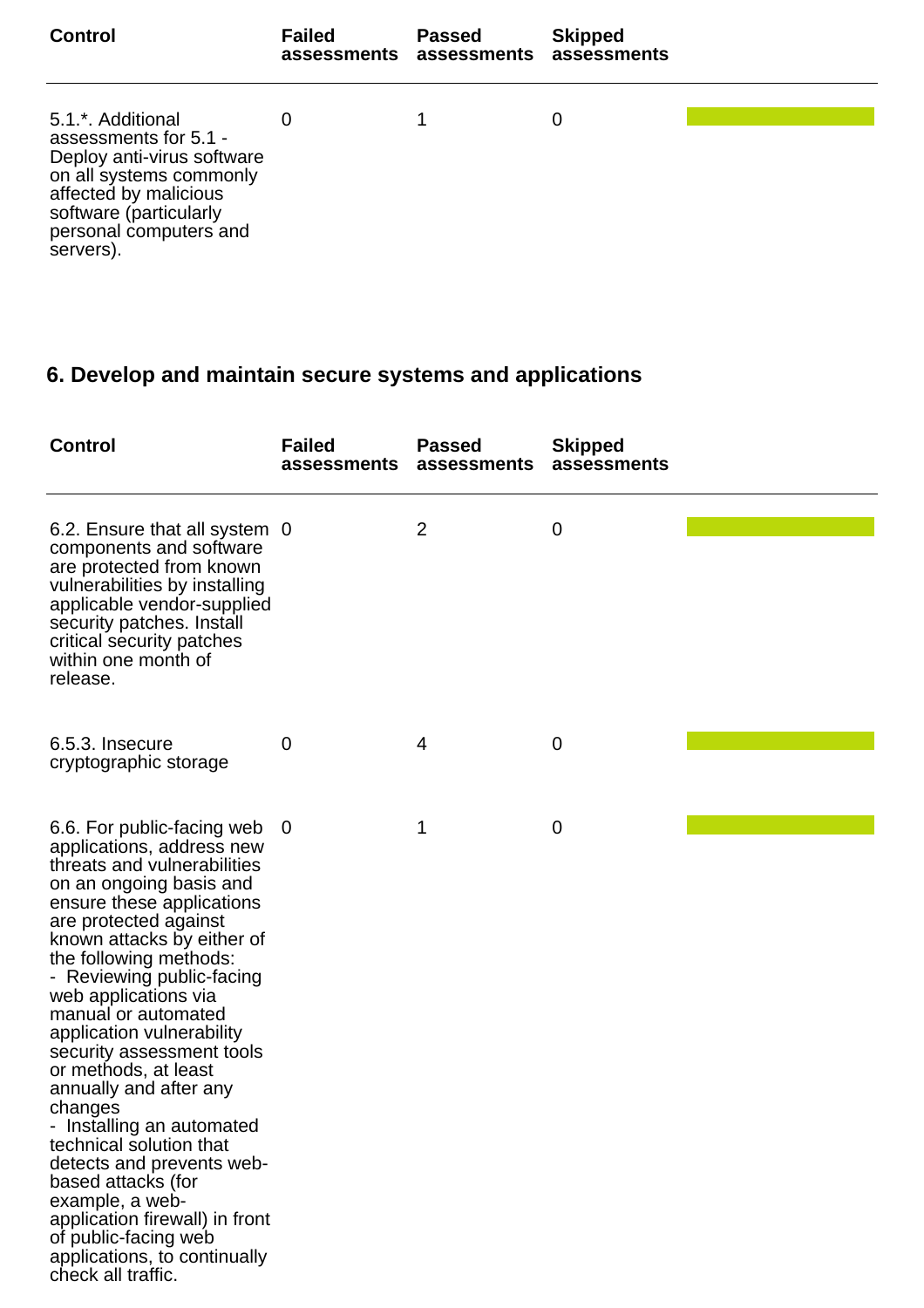### **7. Restrict access to cardholder data by business need to know**

| <b>Control</b>                                                                                                                                                                                                                                                                 | <b>Failed</b><br>assessments | <b>Passed</b><br>assessments | <b>Skipped</b><br>assessments |  |
|--------------------------------------------------------------------------------------------------------------------------------------------------------------------------------------------------------------------------------------------------------------------------------|------------------------------|------------------------------|-------------------------------|--|
| 7.1.1. Define access needs 0<br>for each role, including:<br>- System components and<br>data resources that each<br>role needs to access for<br>their job function<br>- Level of privilege<br>required (for example,<br>user, administrator, etc.)<br>for accessing resources. |                              | $\overline{2}$               | 0                             |  |
| 7.1.2. Restrict access to<br>privileged user IDs to least<br>privileges necessary to<br>perform job<br>responsibilities.                                                                                                                                                       | 0                            | 42                           | $\mathbf 0$                   |  |
| 7.1.3. Assign access<br>based on individual<br>personnel's job<br>classification and function.                                                                                                                                                                                 | 0                            | 42                           | 0                             |  |
| 7.2.1. Coverage of all<br>system components                                                                                                                                                                                                                                    | 0                            | 1                            | 0                             |  |
| 7.2.2. Assignment of<br>privileges to individuals<br>based on job classification<br>and function.                                                                                                                                                                              | 0                            | 40                           | 0                             |  |
| 7.2.3. Default 'deny-all'<br>setting.                                                                                                                                                                                                                                          | $\mathbf 0$                  | 3                            | $\mathbf 0$                   |  |

## **8. Identify and authenticate access to system components**

| <b>Control</b>                                                                                                       | <b>Failed</b> | <b>Passed</b><br>assessments assessments assessments | <b>Skipped</b> |
|----------------------------------------------------------------------------------------------------------------------|---------------|------------------------------------------------------|----------------|
| 8.1.2. Control addition,<br>deletion, and modification<br>of user IDs, credentials.<br>and other identifier objects. |               |                                                      |                |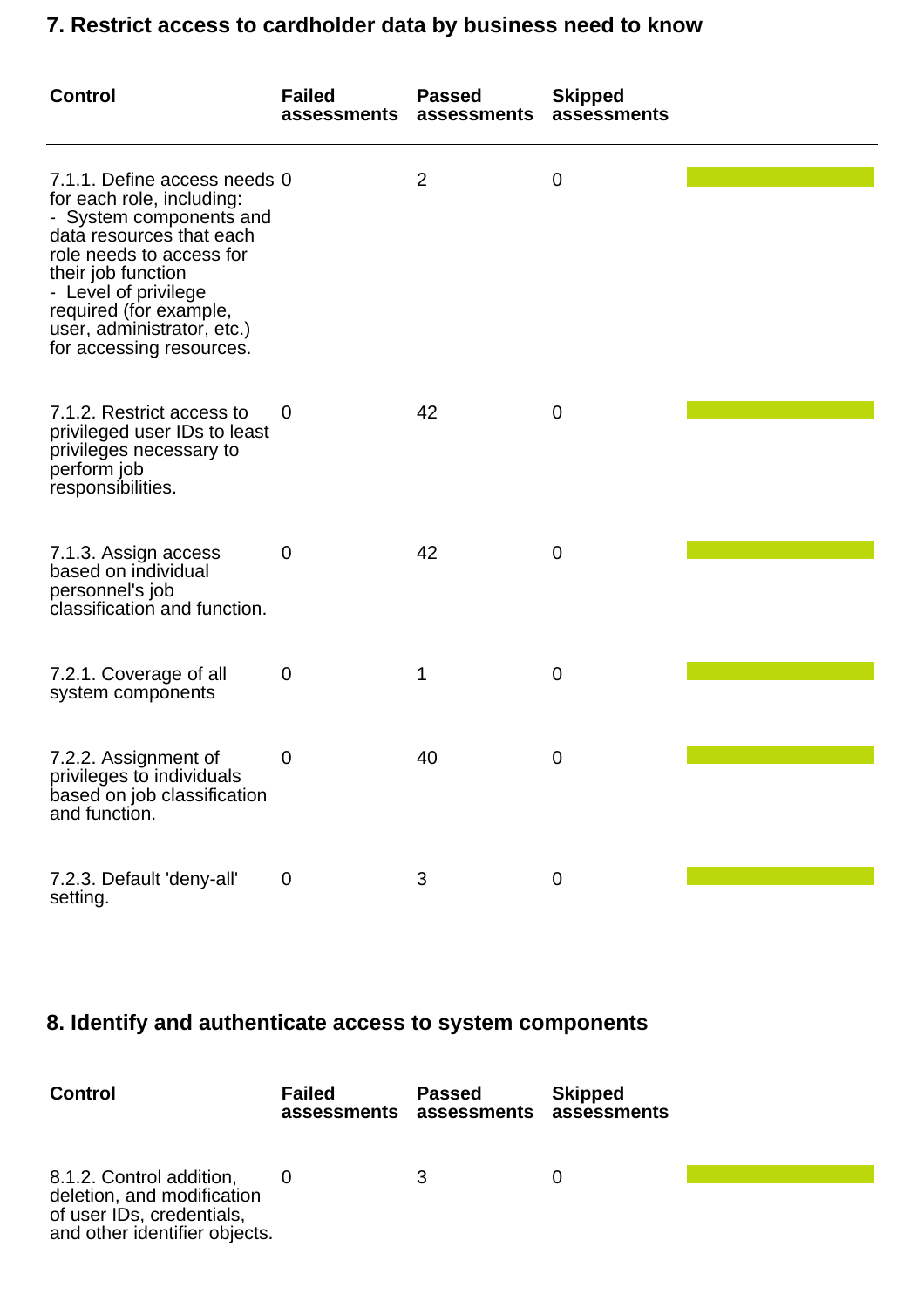| 8.1.3. Immediately revoke<br>access for any terminated<br>users.                                                                                                                                                                                      | $\mathbf 0$    | 1              | $\overline{0}$ |  |
|-------------------------------------------------------------------------------------------------------------------------------------------------------------------------------------------------------------------------------------------------------|----------------|----------------|----------------|--|
| 8.1.5. Manage IDs used by 0<br>third parties to access,<br>support, or maintain<br>system components via<br>remote access as follows:<br>- Enabled only during the<br>time period needed and<br>disabled when not in use.<br>- Monitored when in use. |                | 3              | $\mathbf 0$    |  |
| 8.2.3.<br>Passwords/passphrases<br>must meet the following:<br>- Require a minimum<br>length of at least seven<br>characters.<br>- Contain both numeric<br>and alphabetic characters.                                                                 | $\overline{0}$ | $\overline{2}$ | $\mathbf 0$    |  |
| Alternatively, the<br>passwords/passphrases<br>must have complexity and<br>strength at least equivalent<br>to the parameters specified<br>above.                                                                                                      |                |                |                |  |
| 8.3.1. Incorporate multi-<br>factor authentication for all<br>non-console access into<br>the CDE for personnel with<br>administrative access,<br>Enable MFA for accounts<br>with admin privileges on<br>your subscription                             | $\overline{0}$ | 4              | $\mathbf 0$    |  |

### **10. Track and monitor all access to network resources and cardholder data**

| <b>Control</b>                                                                                           | <b>Failed</b><br>assessments assessments | <b>Passed</b> | <b>Skipped</b><br>assessments |  |
|----------------------------------------------------------------------------------------------------------|------------------------------------------|---------------|-------------------------------|--|
| 10.1. Implement audit trails 0<br>to link all access to system<br>components to each<br>individual user. |                                          | 66            | 0                             |  |
| 10.2.2. All actions taken by 0<br>any individual with root or<br>administrative privileges               |                                          | 66            | 0                             |  |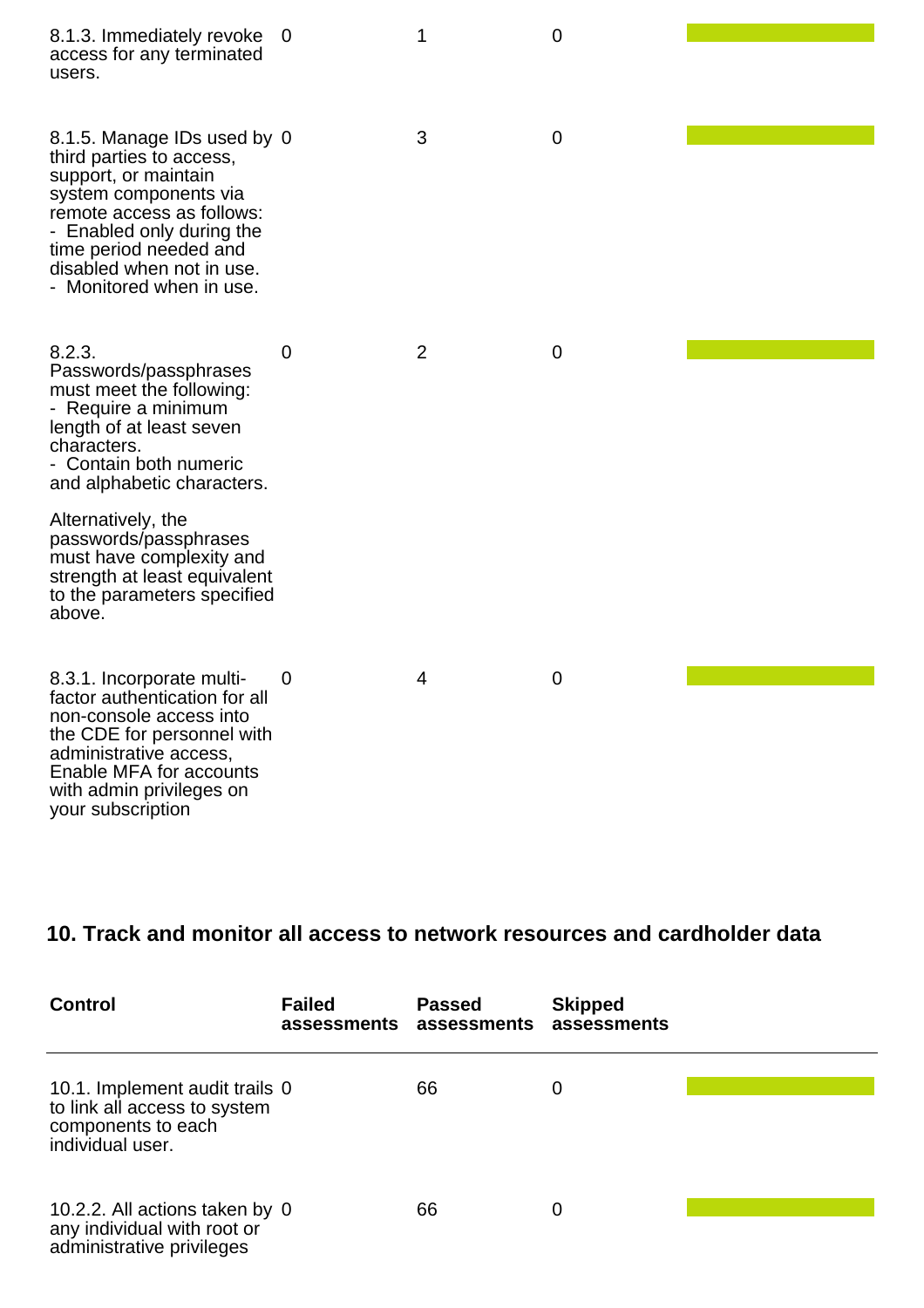| 10.2.3. Access to all audit<br>trails                                                                                                                                                                                                                                                      | $\Omega$    | 66 | $\mathbf 0$ |  |
|--------------------------------------------------------------------------------------------------------------------------------------------------------------------------------------------------------------------------------------------------------------------------------------------|-------------|----|-------------|--|
| 10.2.4. Invalid logical<br>access attempts                                                                                                                                                                                                                                                 | $\mathbf 0$ | 66 | $\mathbf 0$ |  |
| 10.2.5. Use of and<br>changes to identification<br>and authentication<br>mechanisms - including<br>but not limited to creation<br>of new accounts and<br>elevation of privileges -<br>and all changes, additions,<br>or deletions to accounts<br>with root or administrative<br>privileges | $\mathbf 0$ | 66 | $\mathbf 0$ |  |
| 10.2.6. Initialization,<br>stopping, or pausing of the<br>audit logs                                                                                                                                                                                                                       | 0           | 66 | $\mathbf 0$ |  |
| 10.2.7. Creation and<br>deletion of system-level<br>objects                                                                                                                                                                                                                                | $\mathbf 0$ | 66 | $\mathbf 0$ |  |
| 10.3.1. User identification                                                                                                                                                                                                                                                                | 0           | 66 | $\mathbf 0$ |  |
| 10.3.2. Type of event                                                                                                                                                                                                                                                                      | $\mathbf 0$ | 66 | $\mathbf 0$ |  |
| 10.3.3. Date and time                                                                                                                                                                                                                                                                      | $\mathbf 0$ | 66 | $\mathbf 0$ |  |
| 10.3.4. Success or failure<br>indication                                                                                                                                                                                                                                                   | $\mathbf 0$ | 66 | $\mathbf 0$ |  |
| 10.3.5. Origination of event 0                                                                                                                                                                                                                                                             |             | 66 | $\mathbf 0$ |  |
| 10.3.6. Identity or name of 0<br>affected data, system<br>component, or resource.                                                                                                                                                                                                          |             | 66 | $\mathbf 0$ |  |
| 10.3.*. Additional<br>assessments for 10.3 -<br>Record at least the<br>following audit trail entries<br>for all system components<br>for each event                                                                                                                                        | 0           | 11 | $\mathbf 0$ |  |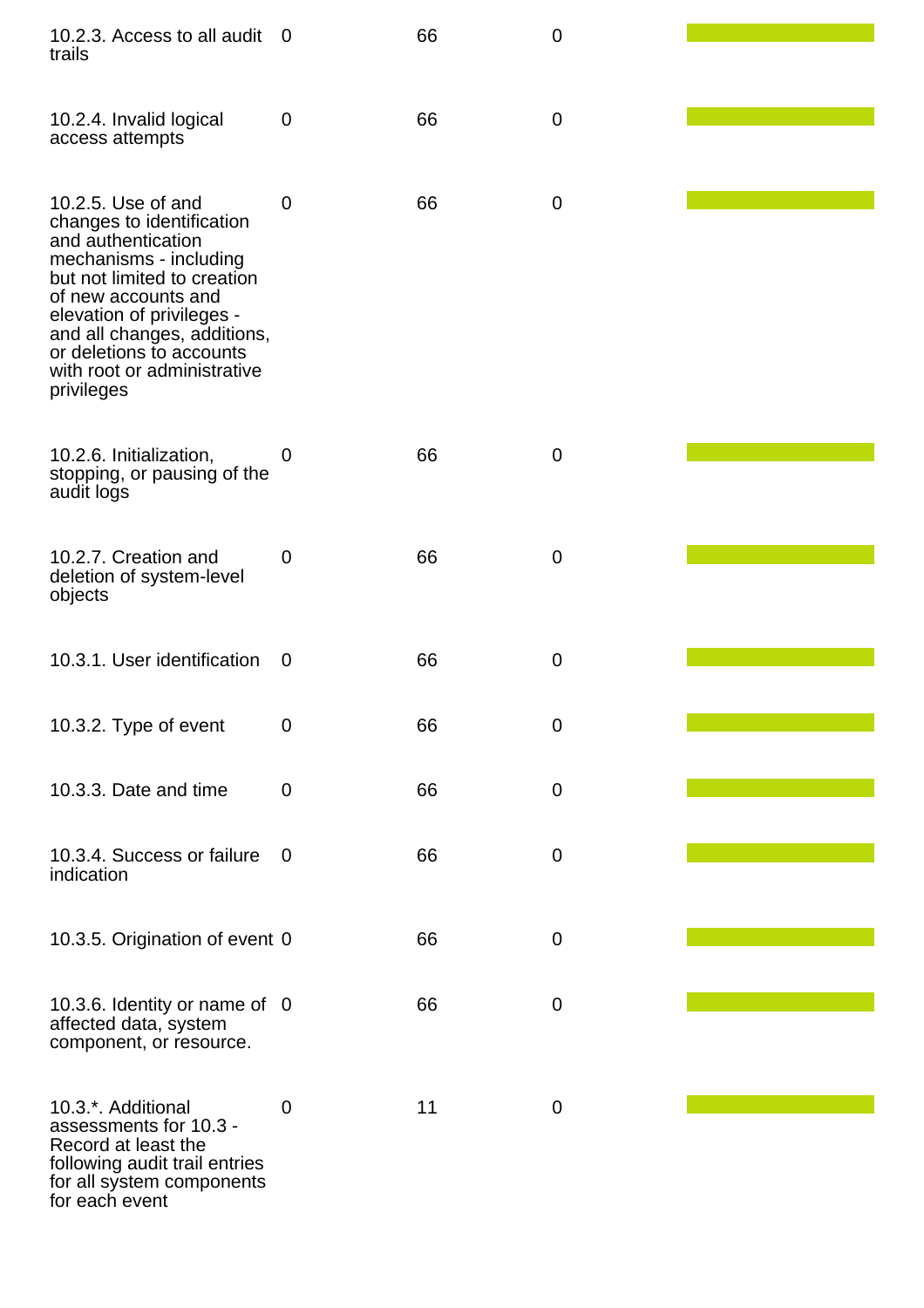#### **11. Regularly test security systems and processes**

| <b>Control</b>                                                                                                                                                                                                                                                                                                        | <b>Failed</b><br>assessments assessments | <b>Passed</b> | <b>Skipped</b><br>assessments |  |
|-----------------------------------------------------------------------------------------------------------------------------------------------------------------------------------------------------------------------------------------------------------------------------------------------------------------------|------------------------------------------|---------------|-------------------------------|--|
| 11.2.1. Perform quarterly<br>internal vulnerability scans.<br>Address vulnerabilities and<br>perform rescans to verify<br>all 'high risk' vulnerabilities<br>are resolved in accordance<br>with the entity's<br>vulnerability ranking (per<br>Requirement 6.1). Scans<br>must be performed by<br>qualified personnel. | 0                                        | 2             | 0                             |  |

### **A2. Additional PCI DSS Requirements for Entities using SSL/Early TLS for Card-Present POS POI Terminal Connections**

| <b>Control</b>                                                                                                                                                                                                                      | <b>Failed</b><br>assessments assessments | <b>Passed</b> | <b>Skipped</b><br>assessments |  |
|-------------------------------------------------------------------------------------------------------------------------------------------------------------------------------------------------------------------------------------|------------------------------------------|---------------|-------------------------------|--|
| A2.1. Where POS POI<br>terminals (at the merchant<br>or payment acceptance<br>location) use SSL and/or<br>early TLS, the entity must<br>confirm the devices are not<br>susceptible to any known<br>exploits for those<br>protocols. | 0                                        | 21            | 0                             |  |

#### **A3. Designated Entities Supplemental Validation (DESV).**

| <b>Control</b> | Failed | <b>Passed</b>                       | <b>Skipped</b> |
|----------------|--------|-------------------------------------|----------------|
|                |        |                                     |                |
|                |        | assessments assessments assessments |                |
|                |        |                                     |                |